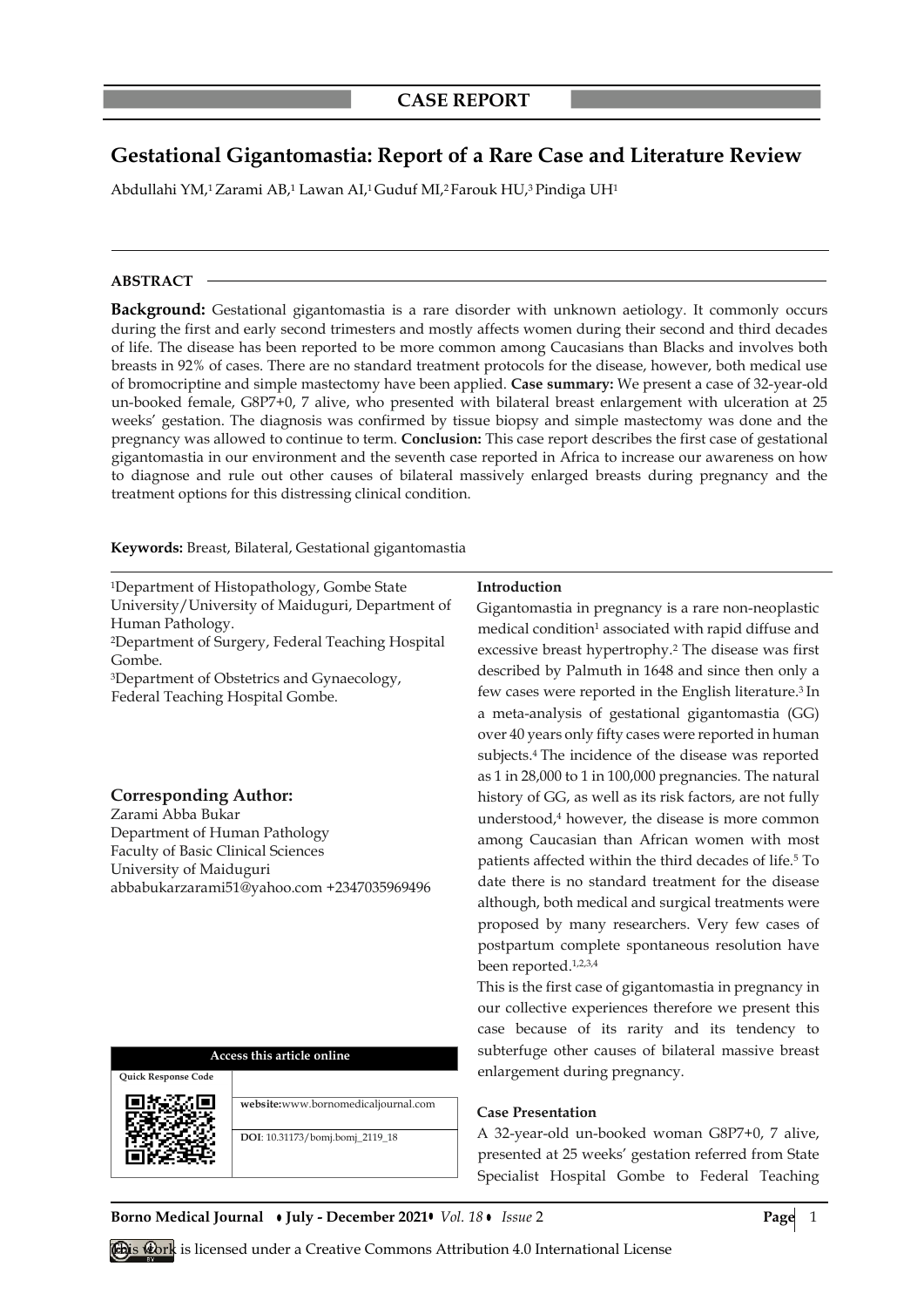#### **Zarami AB et al**

**et al**

Hospital Gombe on account of marked bilateral breast swelling; the breast enlargement started at 16 weeks' gestation and increased rapidly as the pregnancy progressed and subsequently complicated by skin atrophy over the breast, ulcerations, necrosis and pain. The patient also complained of mastalgia, severe back pain with difficulties in breathing and movement. This was the first time she had experienced excessive breast enlargement (figure 1). Examination revealed a conscious lady, not pale, anicteric, acyanosed with moderate bilaterally pitting pedal oedema up to the ankle joint and multiple axillary lymphadenopathies. The two breasts were markedly enlarged with hyper-pigmented skin overlying both breasts, the ulcers on both breasts show necrotic floors and indurated base measuring 20x8cm and 18x5cm in diameter on the left and right breast respectively. The ulcer edges are everted. The left breast measured 30x22x10cm while the right measured 25x18x8cm. She has normal vital signs. Abdominal examination shows symphysio-fundal height of 28cm, singleton baby, longitudinal lie and cephalic presentation. Clinical diagnosis of bilateral gravid breast enlargement to rule out bilateral breast cancer was made.

The baseline haematological and biochemical parameters are within normal limit. Fine needle aspiration cytology (FNAC) was reported as benign lesion (C2). Incisional tissue biopsy was reported as suggestive of bilateral gestational breast hypertrophy. The patient had bilateral mastectomy under general anesthesia (figure 2). The pregnancy was allowed to continue to term under close monitoring.

Grossly, the right and left mastectomy specimens measured 24x16x8cm and 30x22x10cm and weighed 1.9kg and 2kg respectively (figure 3). Their cut surfaces appeared solid greyish white and rubbery in consistency.

Microscopically, the sections from both breast masses show similar features. The sections show breast tissue composed of hyperplastic ducts lined by double-layered epithelium and are arranged in lobular pattern in a hyperplastic fibromyxoid stroma with extensive oedema. There is marked adenosis and stromal hypertrophy. The features are consistent with gestational breast hypertrophy (figure 4). Verbal consent was sought from the patient before all the pictures were taken along with the history.



**Figure 1: Preoperative picture of the bilateral gigantomastia with hyperpigmented skin and ulceration.**



**Figure 2: Bilateral simple mastectomy sutured wound** 

**Borno Medical Journal • July - December 2021 •** *Vol.* 18 • *Issue* 2 **Page | 2 Page | 2**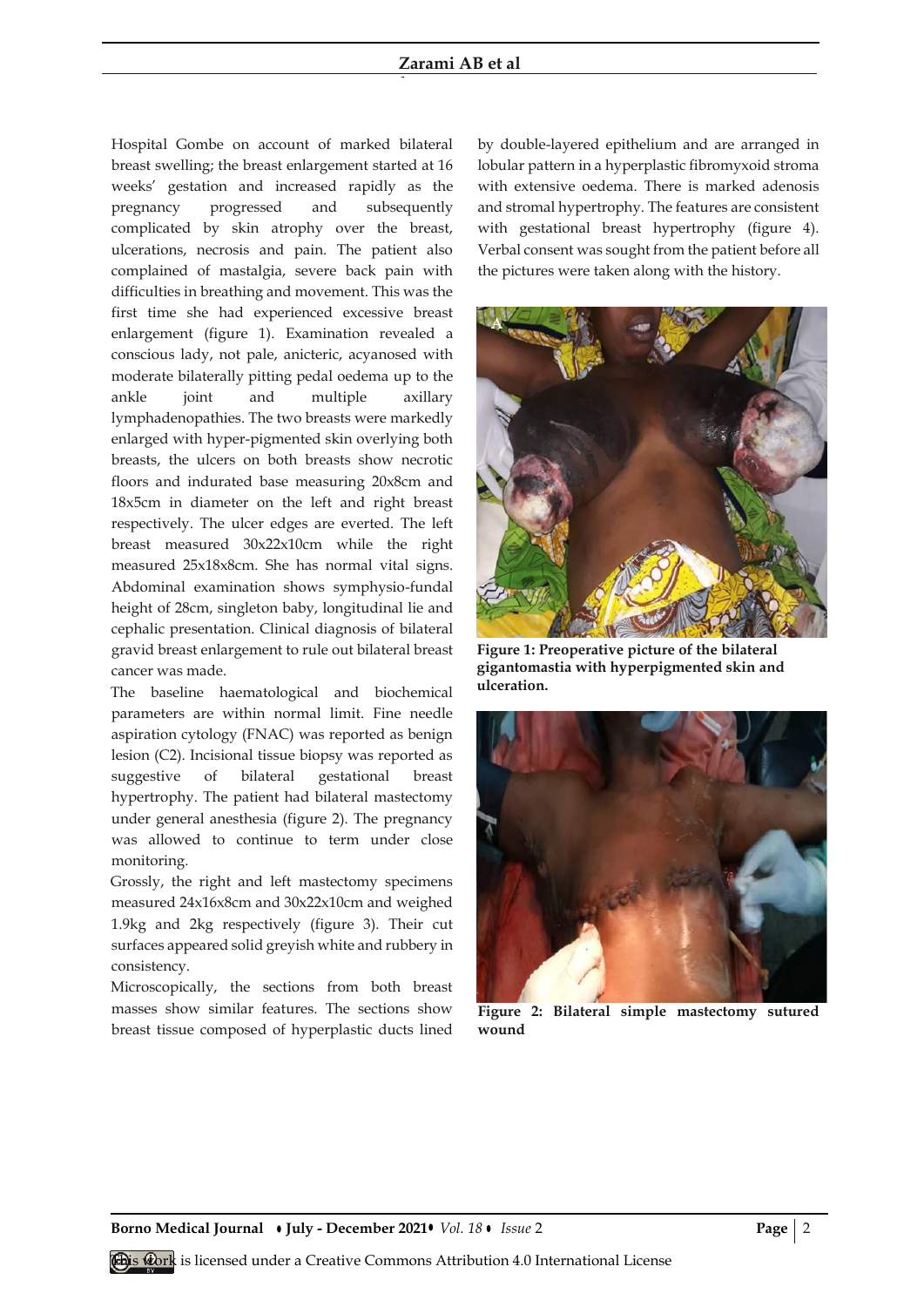

**Figure 3: Gross specimen of breasts masses after fixation in 10% formalin, post mastectomy**



**Figure 4: photomicrographs of the breasts tissues composed of hyperplastic glands lined by double layered epithelium arranged in lobular pattern in a hypertrophic fibromyxoid stroma. Haematoxylin and Eosin stains; X100, X200.**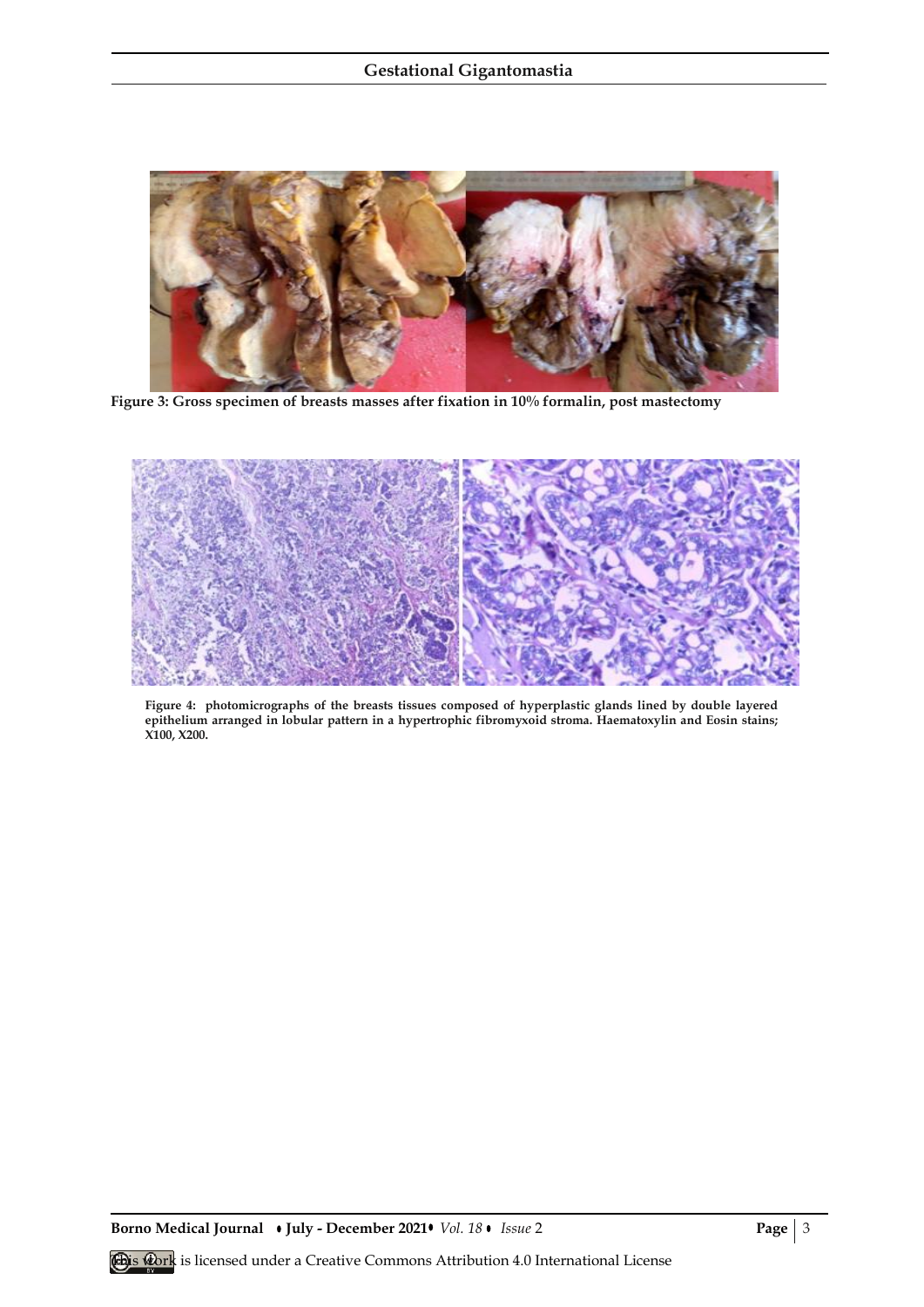**et al**

**Table 1: Literature review of GG**

| S/<br>$\mathbf N$ | First<br>Author/<br>Ref.               | Age<br>(Year<br>s) | Gravidity/<br>Gestational age in<br>weeks | <b>Breast</b> Mass<br>Size (cm)    | <b>Breast</b><br><b>Mass</b><br>Weight<br>(Kg) | Hormonal<br>status<br>(Prolactin,<br>Oestrogen,<br>Progesteron)                       | <b>Present</b><br>of<br>$\mathbf{s}$<br><b>Ulcer</b> | <b>Treatment Options</b>                                              |
|-------------------|----------------------------------------|--------------------|-------------------------------------------|------------------------------------|------------------------------------------------|---------------------------------------------------------------------------------------|------------------------------------------------------|-----------------------------------------------------------------------|
| -1.               | Raziet al (1)                          | 28                 | $G_2P_1 0 + 1A 37$ weeks                  | $Rt = 69x47x30$<br>$Lt = 65x49x31$ | ÷                                              | Normal                                                                                | No ulcer                                             | Bromocriptine at 2.5 mg Bd.<br>Reduction<br>mammoplasty<br>postpartum |
| 2                 | Zingerettiet al (2)                    | 37                 | 29weeks                                   | Rt=46.5x22.5<br>$Lt = 48x24$       | $Rt = 3.23$<br>$Lt=4.2$                        | Normal                                                                                |                                                      | Reduction mammoplasty                                                 |
| 3                 | Adili G et al (6)                      | 37                 | 15weeks                                   | ÷.                                 | $Rt = 7.95$<br>$Lt = 8.10$                     | Normal                                                                                |                                                      | Simple mammoplasty                                                    |
| 4                 | Halil T et al $(7)$                    | 26                 | 22weeks                                   |                                    | $Rt = 3.75$<br>$Lt=3.7$                        | Increase<br>prolactin<br>$110$ ng/ML                                                  | ÷,                                                   | Simple mastectomy                                                     |
| 5                 | Kala A et al (8)<br>Ezem B et al $(9)$ | 20                 | Primigravida/<br>10weeks                  | $Rt=51x28$<br>$Lt = 54x30$         |                                                | Normal                                                                                |                                                      | Bromocriptine at 2.5mg Bd                                             |
| 6                 |                                        | 24                 | $G_3P_2 0 + 2A 26$ weeks                  |                                    |                                                |                                                                                       | No ulcer                                             | Spontaneous<br>regression<br>postpartum                               |
| 7                 | Musa G et al $(10)$                    | 32                 | $GsP_70 + 7A28$ weeks                     |                                    |                                                | Normal                                                                                | Ulcer<br>present                                     | Bromocriptine at $5mg$ daily +<br>wound care                          |
| 8                 | Jidot T et al $(11)$                   | 30                 | $G_2P_10 + 1A12$ weeks<br>twin            |                                    |                                                | Normal with history of<br>myasthenia gravis                                           |                                                      | Refractory to Bromocriptine<br>Had<br>subcutaneous<br>mastectomy      |
| 9                 | Sharu A et al (12)                     | 23                 | $G_2P_1 0 + 1A 12$ weeks                  |                                    |                                                |                                                                                       |                                                      | Refractory to Bromocriptine<br>Had<br>subcutaneous<br>mastectomy      |
| 10                | Begun Aet al (13)                      | 32                 | $G5P40 + 4A33$ weeks                      | ×.                                 |                                                |                                                                                       |                                                      | Conservative treatment                                                |
| 11                | Vincky J et al (14)                    | 27                 | 30weeks                                   |                                    |                                                |                                                                                       |                                                      | Refractory to Bromocriptine<br>Had simple mastectomy                  |
| 12                | Lewisson E<br>et al (15)               | 18                 | Primigravida                              |                                    |                                                | Low<br>urinary<br>steroid<br>metabolite<br>Pregnanedion, oestrogen,<br>17-ketosteroid |                                                      | reduction,<br>Spontaneous<br>postpartum                               |

#### **Discussion**

Gestational Gigantomastia (GG) also called gravid macromastia is a rare medical condition of the breast often associated with pregnancy and characterized by diffuse, disproportional and excessive growth and enlargement of both breast.<sup>6</sup> Gestational Gigantomastia was first described by Palmuth in 1648 and its aetiology and pathogenesis are not well established to date.<sup>7</sup> Gigantomastia as defined by Dafydd et al is excess breast tissue that contributes 3% of a patient's total body weight. <sup>6</sup> Others defined gigantomastia as rapid and excessive breast hypertrophy greater than 1.5kg.<sup>2</sup> In the index case the left and right breast weighed 2kg and 1.9kg respectively. The incidence of the disease was reported as 1 in 100,000 pregnancies worldwide with only 100 cases reported in 40 years (1976 to 2016)<sup>1,4</sup> out of which 50 cases were from human subjects.<sup>4</sup> In Africa only six cases were reported and to the best of our knowledge, the present case is the seventh emanating from Africa.<sup>4</sup> Even though the aetiology

of the disease is not known,4,5 however, it is believed to be triggered by placental hormones.7,8,9 In most reported cases the breast enlargement usually starts during the first trimester and early second trimester,4,9 even though our patient experienced the excessive increase in breast size during the second and third trimester, it is possible however that the increase in size may have started during the first trimester but unnoticed by the patient. Of the 50 cases reported, only two cases showed breast enlargement in the third trimester while one case was reported during the postpartum period.<sup>2</sup> Most of the women are multigravida with no previous history of breast enlargement during the previous pregnancies.1,2 Two cases of breast swelling associated with twin gestation have also been reported.<sup>2</sup> The disease is more common in patients between the ages 26 to 30 years (Table 1) with an age range of 16-35years.<sup>1</sup> Our patient was 32 years old and that falls within the age range of the reported

**Borno Medical Journal • July - December 2021 • Vol. 18 • Issue 2 Page | 4** 

**This work** is licensed under a Creative Commons Attribution 4.0 International License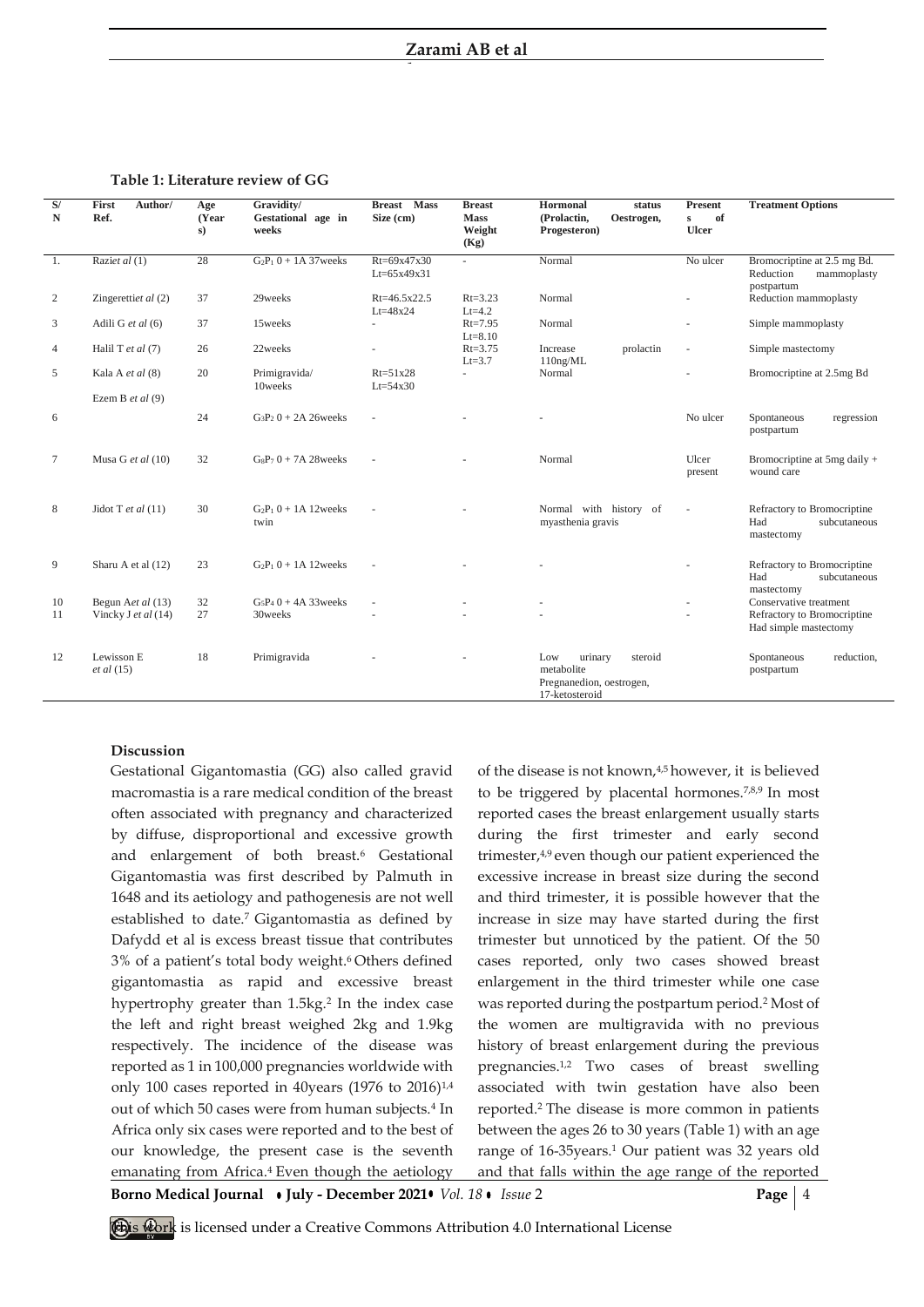cases. Gestational gigantomastia was bilateral in 92% of cases as in the index case and only 8% of cases were reported as unilateral<sup>1</sup> It has also been reported that certain cases of GG have normal hormone levels and the increase in the breast size may be due to an increase in hormonal sensitivity in the target organs.<sup>1</sup> Patients with rheumatoid arthritis were reported to have gigantomastia due to D-penicillamine which predisposes to breast enlargement.<sup>7</sup> Similarly, other autoimmune disorders such as myasthenia gravis, autoimmune thyroiditis and SLE have also been reported to increase breasts size.4,5 Drugs that were found to cause breast enlargement include cyclosporine and bucillamine.<sup>7</sup> In the index case there was no history of autoimmune disease and the patient was not on any medication prior to the breast enlargement, likewise her hormonal assays were within normal limits. Complications of GG include pain due to rapid breast enlargement and ulceration due to ischemia from pressure effects,<sup>1</sup> as seen in the index case. Secondary bacterial infection with septicaemia is present most of the time present in patients with ulcers as in this case. Few reported cases of GG associated with breast invasive carcinoma (No Specific Type), were described by Vandenberghe et al in 2005.<sup>1</sup> Report of non-Hodgkin lymphoma co-existing with GG were also made, even though there was no evidence to show whether the tumours were responsible for the breast enlargement. Underlying malignancy should always be kept in mind and excluded as there has been a case report in which patient initially presented with GG but later proved to have underlying malignancy.<sup>4</sup> Similarly, multiple fibroadenomas of the breast have also been reported with GG.<sup>2</sup>

Considering the range of differential diagnosis for women presenting with GG a thorough workup should include full blood count, electrolytes, urea and creatinine, hormonal assay especially prolactin, oestrogen, and progesterone, liver function test and tissue biopsy.4,9,10,11 All these investigations were performed on our patient but turn out to be negative. Histological features of GG are commonly glandular hyperplasia, stromal hypertrophy and oedema as in our case (figure 4). Furthermore, there are reported cases of GG with hypercalcaemia probably due to excessive production of parathyroid hormone.<sup>1,3</sup> To date there is no standard treatment protocol for GG, however, medical treatment with bromocriptine is the most widely used $4,9,10,11$  (Table 1) even though the drug may lead to IUGR as a side effect with the risk of preterm labour.1,4 Other drugs that were tried include Br- alpha ergocryptine, androgen, oestrogen and progesterone but with limited success. Drugs like stilbesterol, norethindrone and tamoxifen have also been tried but all in vain.4,5 The most successful treatment is surgery in the form of reduction mammoplasty or simple mastectomy<sup>1</sup> which is usually indicated when there is a complication such as tissue necrosis, as in our case (figure 1, 2). Recurrence has been reported in some instances of reduction mammoplasty.<sup>1</sup> Termination of pregnancy does not improve the breast enlargement and so is usually discouraged unless indicated by other maternal medical conditions.<sup>4</sup>

**Conclusion**: Gestational gigantomastia is a rare nonneoplastic disease of unknown aetiology. Good and comprehensive knowledge on this distressing clinical condition is a must among all categories of practicing physicians as it requires multidisciplinary crew effort for a good foeto-maternal outcome. More studies at the molecular level are required to find the exact aetiology of this rare disease so that the treatment will be focused on the arrest of the progression of the disease at an early stage.

## **References**

- **1.** Rezai S, Nakagawa JT, Tedesco J, Chadee A, Gottimukkala S, Mercedo R *et al*. Gestational gigantomastia complicating pregnancy: A case report and review of the literature. *Case Rep ObsGyn*2015;http://dx.doi.org/10.1155/2015/89 2369.
- **2.** Zingaretti N, Biaso FD, Ricco M, Nardini N, Mariuzzi L, Parodi PC. A case of gestational gigantomastia in a 37 – year – old woman associated with elevated ANA: A casual linkage. *Pan Afri Med J* 2017; 27: 167.
- **3.** Reis PE, Snatos NQB, Pagio FA, Chambo F, Chambo D, Filbo AC. Management and follow up of a case of gestational gigantomastia in a Brazillian hospital. *Case Rep ObsGyn*2014; Article ID 610363.4.
- **4.** Mangla M, Single D. Gestational gigantomastia: A systematic review of case report. *J Medlife Health* 2017; 8(1): 40 – 44.

**Borno Medical Journal • July - December 2021 •** *Vol. 18* **•** *Issue* **2 <b>Page** | 5